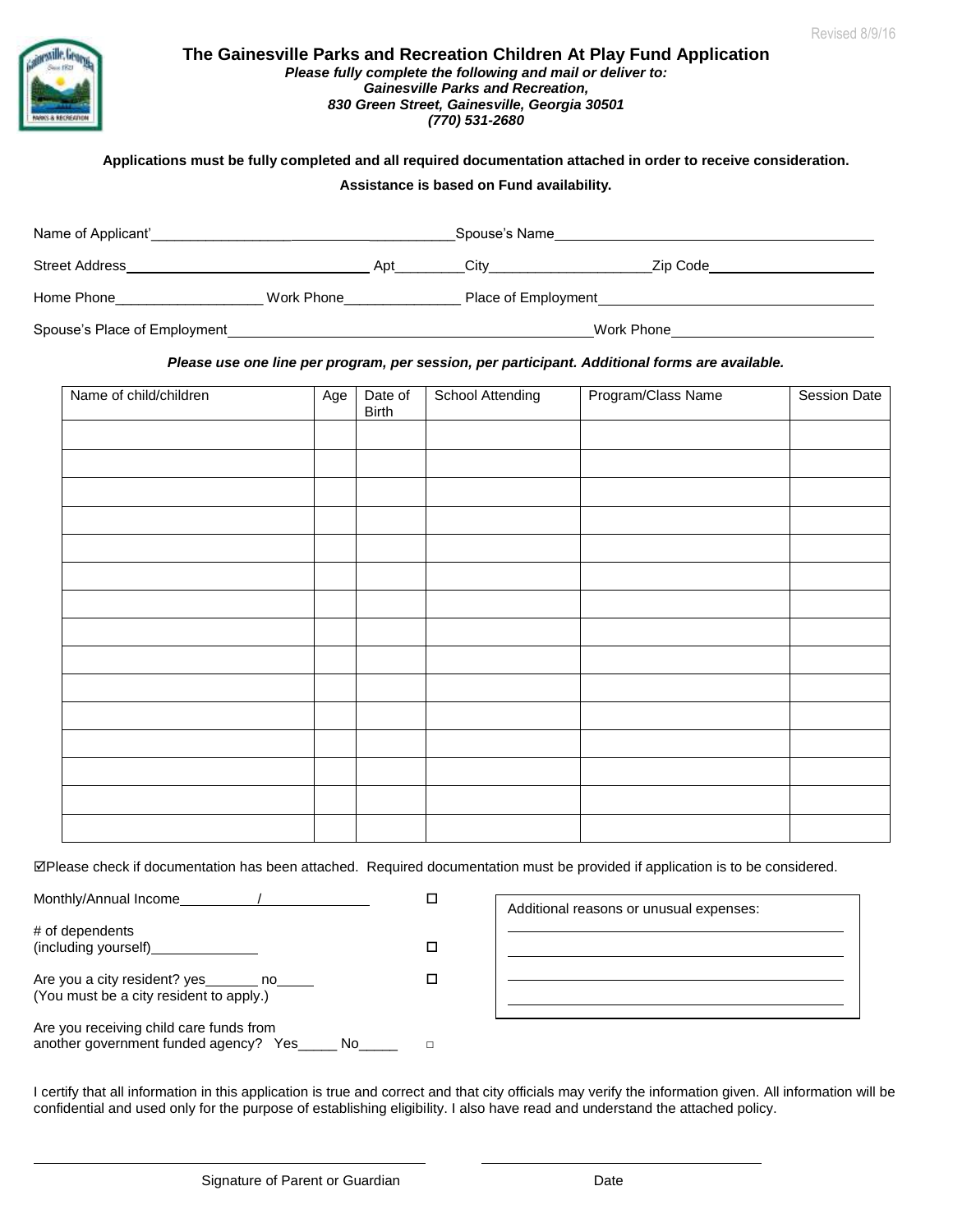### *OFFICE USE ONLY*

| Application Disapproved<br>Application Disapproved |  |                                                                                                                                                                                                                                |  |
|----------------------------------------------------|--|--------------------------------------------------------------------------------------------------------------------------------------------------------------------------------------------------------------------------------|--|
|                                                    |  | Reasons for disapproving application: example and an article of the control of the control of the control of the control of the control of the control of the control of the control of the control of the control of the cont |  |
|                                                    |  |                                                                                                                                                                                                                                |  |
|                                                    |  |                                                                                                                                                                                                                                |  |
|                                                    |  |                                                                                                                                                                                                                                |  |
|                                                    |  |                                                                                                                                                                                                                                |  |
|                                                    |  |                                                                                                                                                                                                                                |  |
|                                                    |  |                                                                                                                                                                                                                                |  |
|                                                    |  |                                                                                                                                                                                                                                |  |
|                                                    |  |                                                                                                                                                                                                                                |  |
|                                                    |  |                                                                                                                                                                                                                                |  |
|                                                    |  | Program fee: ____________% of Assistance: _________Paid by Fund: _______________Paid by participant: _______________                                                                                                           |  |
|                                                    |  | Program Name/Activity Code: ___________________________________Program Season: _______________________________                                                                                                                 |  |
|                                                    |  | Program fee: _____________ % of Assistance: __________Paid by Fund: _____________Paid by participant: ______________                                                                                                           |  |
|                                                    |  |                                                                                                                                                                                                                                |  |
|                                                    |  |                                                                                                                                                                                                                                |  |
|                                                    |  | Program fee: _____________ % of Assistance: __________Paid by Fund: _____________Paid by participant: ______________                                                                                                           |  |
|                                                    |  | Program Name/Activity Code: ___________________________________Program Season: _______________________________                                                                                                                 |  |
|                                                    |  | Program fee: _____________% of Assistance: _________Paid by Fund: ______________Paid by participant: ____________                                                                                                              |  |
|                                                    |  |                                                                                                                                                                                                                                |  |
|                                                    |  |                                                                                                                                                                                                                                |  |
|                                                    |  |                                                                                                                                                                                                                                |  |
|                                                    |  |                                                                                                                                                                                                                                |  |
|                                                    |  | Program fee: _____________% of Assistance: __________Paid by Fund: ______________Paid by participant: _______                                                                                                                  |  |
|                                                    |  |                                                                                                                                                                                                                                |  |
|                                                    |  | Program fee: \,\governamestic 2000 \,\governamestic 30 \,\governamestic 30 \,\governamestic 30 \,\governamestic 30 \,\governamestic 30 \,\governamestic 2000 \,\governamestic 30 \,\governamestic 30 \,\governamestic 30 \,\go |  |
|                                                    |  |                                                                                                                                                                                                                                |  |
|                                                    |  |                                                                                                                                                                                                                                |  |
|                                                    |  |                                                                                                                                                                                                                                |  |
|                                                    |  |                                                                                                                                                                                                                                |  |
|                                                    |  |                                                                                                                                                                                                                                |  |
|                                                    |  |                                                                                                                                                                                                                                |  |
|                                                    |  |                                                                                                                                                                                                                                |  |
|                                                    |  |                                                                                                                                                                                                                                |  |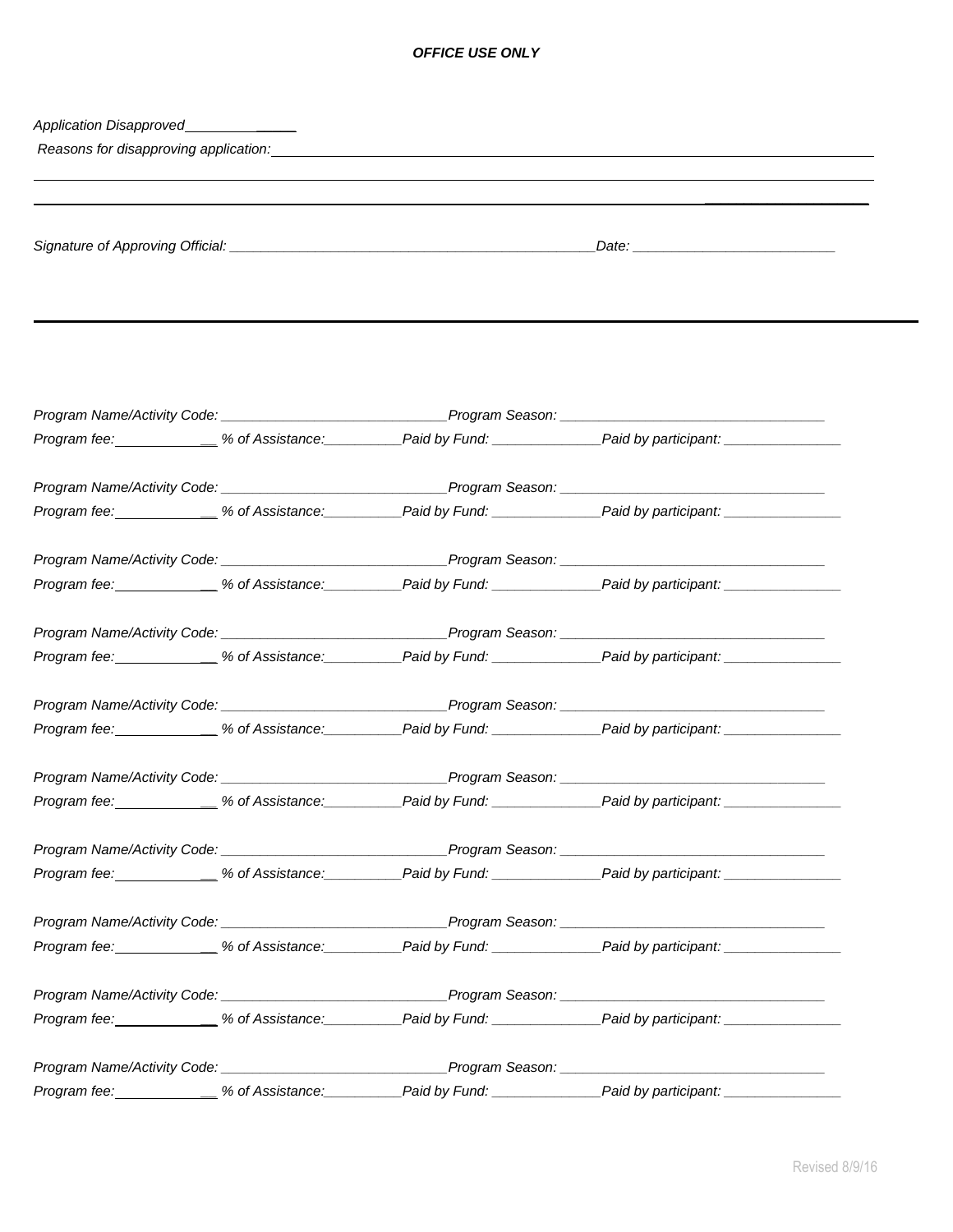# **Gainesville Parks and Recreation Children At Play Fund Scholarship Policy**

| <b>DEPENDENTS</b>       | 0    |      | $\mathbf{2}$ | 3    |     |
|-------------------------|------|------|--------------|------|-----|
| <b>HOUSEHOLD INCOME</b> |      |      |              |      |     |
| $$0 - $9.999$           | 25%  | 25%  | 25%          | 25%  | 25% |
| $$10,000 - $13,999$     | 45%  | 45%  | 40%          | 35%  | 30% |
| $$14,000 - $16,999$     | 50%  | 50%  | 45%          | 40%  | 35% |
| $$17,000 - $19,999$     | 60%  | 60%  | 55%          | 50%  | 45% |
| \$20,000 - \$24,999     | 70%  | 70%  | 65%          | 60%  | 55% |
| \$25,000 - \$29,999     | 90%  | 90%  | 80%          | 70%  | 60% |
| \$30,000 - \$34,999     | 95%  | 95%  | 85%          | 75%  | 65% |
| \$35,000 - \$39,999     | 100% | 100% | 90%          | 80%  | 70% |
| \$40,000 - \$44,999     | 100% | 100% | 100%         | 90%  | 80% |
| \$45,000 and over       | 100% | 100% | 100%         | 100% | 90% |

Note: Percentage listed indicates amount that applicant would pay.

- **2.**Assistance is available for Pee Wee and Youth Athletics, Day Camps, Instructional Classes, Summer Community Theatre, Learn to Swim, and Special Events. **Travel and Specialty Camps are excluded. Applications must be received in the Administrative Office at least 7 business days before applicant's first program registration.**
- 3.Assistance will not be available for Day Camps where child care services are provided through another government funded agency. This procedure is in place to ensure that all potential funding opportunities have been explored and all funds available are dedicated to assisting as many applicants as possible.
- 4. Applicants will be accepted through  $12<sup>th</sup>$  grade or younger and enrolled in school or home schooled.
- 5.Assistance will be available for programs which cost in excess of \$20
- 6.**Residency Verification**  Only City of Gainesville residents are eligible, and applicant must supply proof of residency by presenting one of the following with application:
	- Current letter from the Gainesville Housing Authority
	- City of Gainesville property tax receipt
	- $\Box$  Current utility bill with parent or legal guardian's name
	- $\Box$  Current rental lease that lists names of individuals living in household
	- □ Current letter from a state or federally funded agency
	- **Q** Current Section 8 letter

**Income Verification** - Applicants must supply verification of income by presenting one of the following with application:

 Current income tax return Current W2 forms  $\Box$  Current pay stub(s) – one month

**Do you receive funds from any of agencies below: Yes \_\_\_No \_\_\_\_Initials\_\_\_\_\_\_\_\_**

**If checked yes**, **applicants MUST submit** additional documentation such as a current statement or letter from a local, state or federally funded agency with amount of funds being received for the following:

- TANF (Temporary Assistance for Needy Families)
- □ Food Stamps
- □ Section 8
- DFCS
- □ Social Security
- INS
- □ Unemployment Office